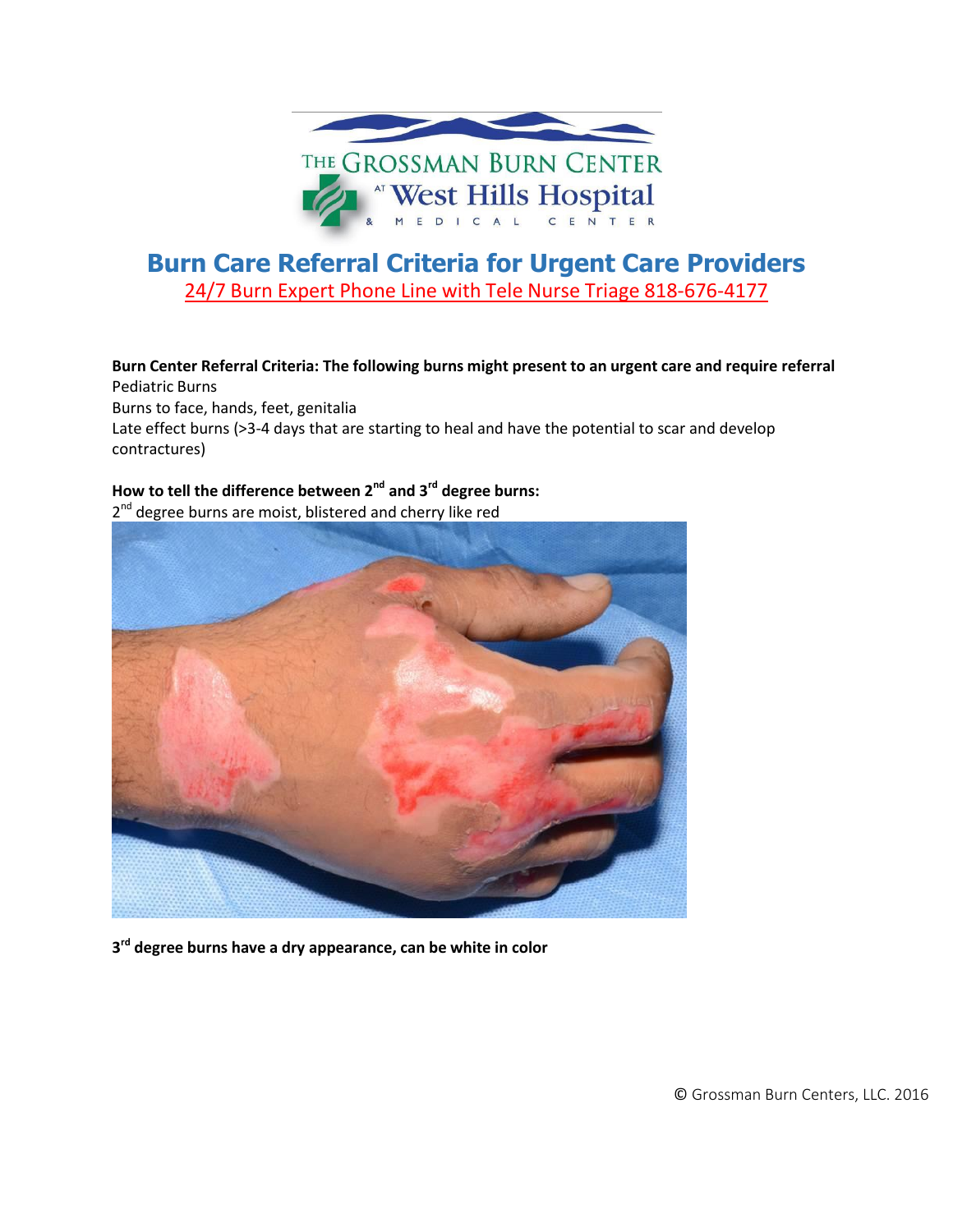

Second Degree burns, de-roofed blisters, notice moist red appearance

Third Degree burns, notice the dry appearance that is white in color, this tissue is dead and requires surgical debridement



#### **What to put on a burn?**

For first degree (sun burns) apply moisturizer or aloe vera, advise patient they can use any fragrant free moisturizer on it. Clean the area with mild soap and keep moist, it will heal within a few days to one week.

### **For second degree burns to the body:**

Silvadene is the gold standard, apply a thin layer and place a dressing to cover, instruct patient to clean with mild soap and water twice a day and re-dress, this should be referred to the burn clinic for follow up.